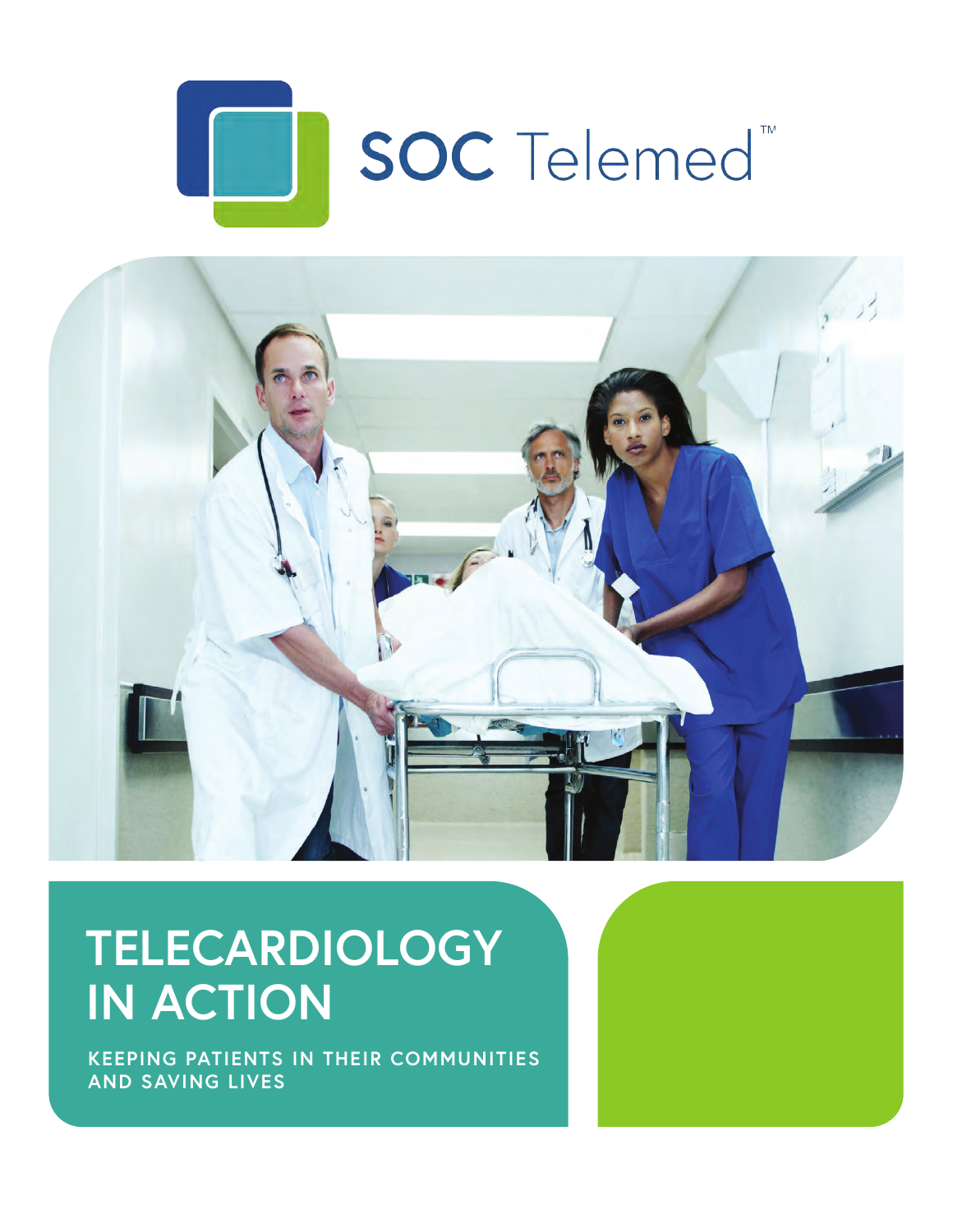



# **CARDIOLOGY IS AN IN-DEMAND SPECIALTY**

With an aging U.S. population experiencing increased chronic disease burden from diabetes to high blood pressure, the demand for cardiologists is growing. For hospitals in rural communities, demand already exceeds supply. Only an estimated 10 percent of cardiologists practice in rural areas.

For one rural hospital in Texas, this imbalance presented a major problem for its patients…. and a significant opportunity.

#### **CUERO REGIONAL HOSPITAL BRINGS WORLD CLASS CARDIOLOGISTS TO ITS COMMUNITY THROUGH TELEMEDICINE**

Located in Cuero, Texas, a rural community of 7,000 residents located about 100 miles from San Antonio, Cuero Regional serves the citizens of Cuero, Goliad, Kenedy, Nixon, Westhoff, Yoakum, Yorktown and all rural communities in between. Cuero Regional spent more than two years



trying to recruit a cardiologist to live and work in Cuero.

The hospital needed a cardiologist to provide consultation for its admitted inpatients. With no local cardiologists, the only option was for the hospital to transfer inpatients away to remote hospitals for cardiac care. This interruption in care not only meant lost patients and revenue for the hospital but, more importantly, disjointed and fragmented care for the patient.

"As a community hospital, we have to reduce the burdens associated with transfers and travel for our patient population," said Lynn Falcone, CEO, Cuero Regional.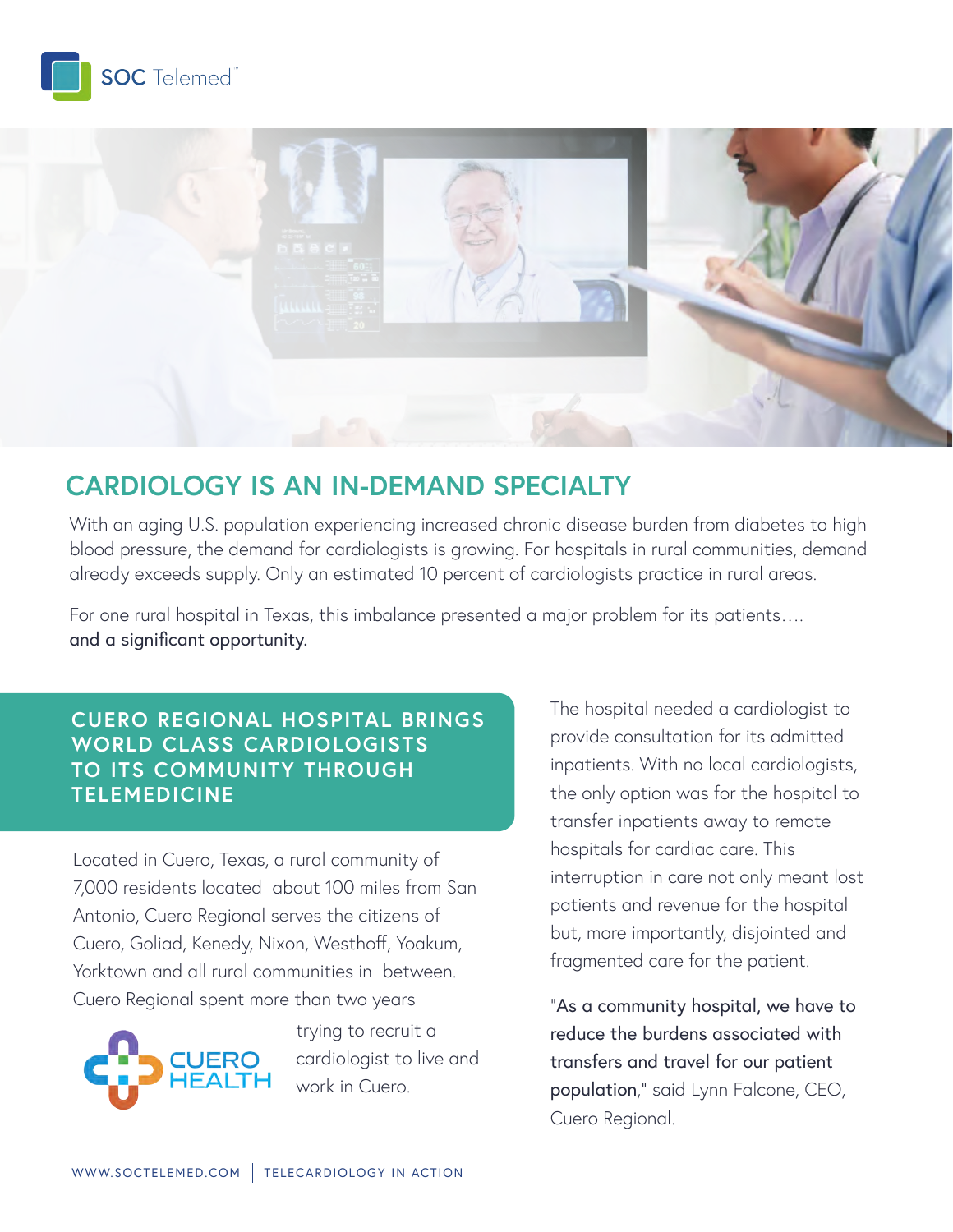**SOC** Telemed<sup>"</sup>

According to Falcone, 85 percent of the hospitals' patients have Medicare or Medicaid coverage. These demographics mean that lack of transportation and hesitation about travel to remote locations are very real barriers to care. If patients couldn't or wouldn't be transferred, they would go without care."Our patients deserved better," said Falcone.

Ultimately unsuccessful at recruiting a permanent cardiologist, Falcone turned to SOC Telemed for a modern solution to the longstanding problem. Together, the hospital and the telemedicine physician group built a telecardiology service line to cover the inpatient cardiac care volume.

"To be responsive to the health care needs of our patients and community, Cuero Regional needed to be able to offer on-site cardiology, but recruitment challenges and physician shortages made that impossible," said Falcone.

"With SOC Telemed, we now have a state-of-the-art telemedicine cardiology program that allows our patients to get care locally, close to family and friends, and have their cardiac care needs met."

> **Lynn Falcone** *CEO, Cuero Regional*

Early in 2020, SOC Telemed and Cuero Regional Hospital celebrated one year of successful partnership bringing highly qualified, dedicated cardiologists to residents of Cuero and neighboring towns through the power of telemedicine.

Through the partnership, Cuero Regional connects with an SOC Telemed, boardcertified cardiologist via secure, highresolution technology in minutes. Four dedicated telecardiologists are assigned to the hospital. On-site nurses and health care providers and other physicians have access to the highest level of consultation on-demand to diagnose, treat and manage patients with congestive heart failure, arrhythmias and other heart-related conditions.



The SOC Telemed telecardiologist conducts patient history and discusses symptoms.

"There's no reason that someone's zip code should determine their access to the best clinical resources," said Chris Gallagher, MD, FACC, CEO, SOC Telemed.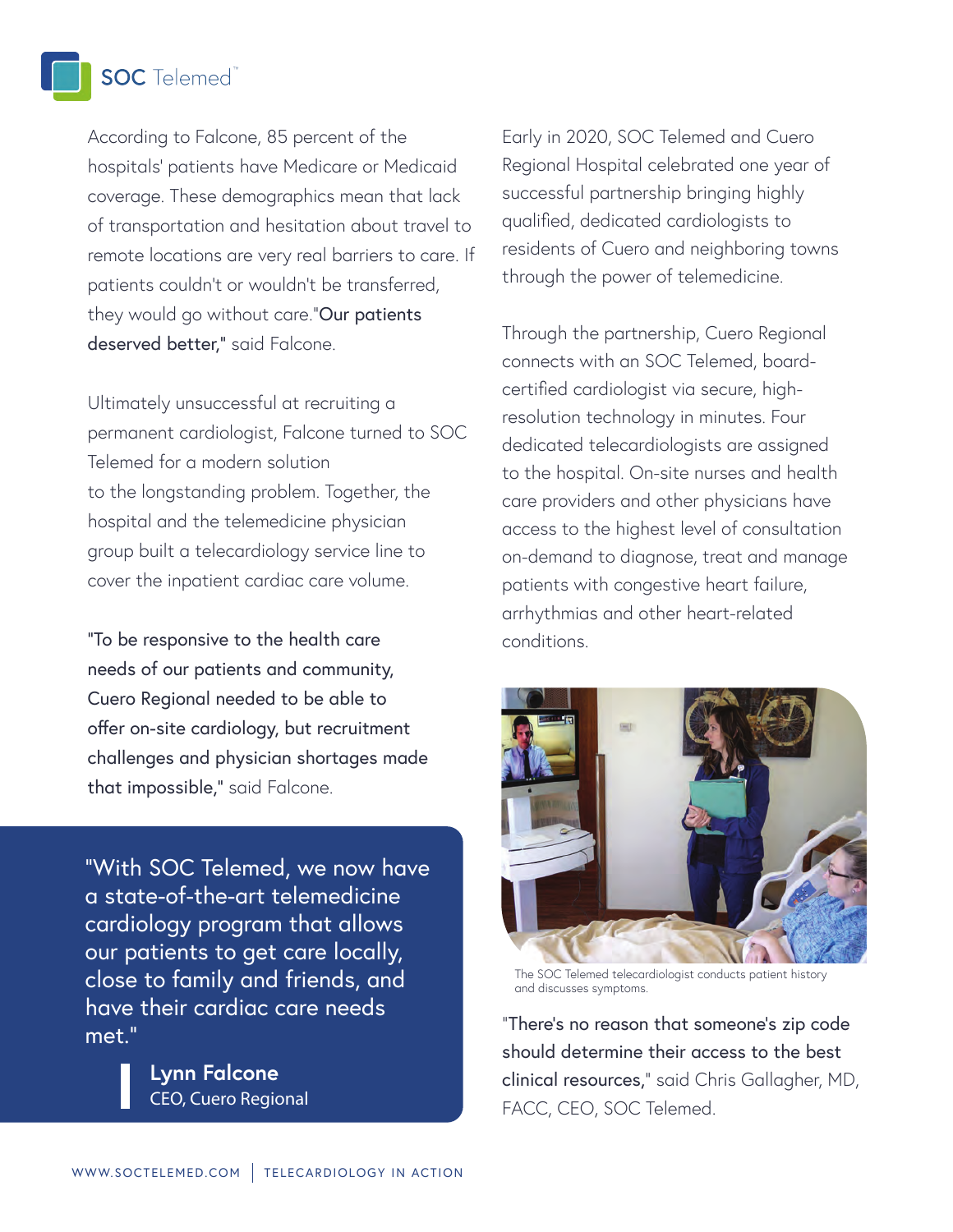# **SOC** Telemed<sup>"</sup>

"Cuero residents rely on Cuero Regional to be there for them, no matter their health care need or challenge. With our partnership, Cuero Regional is keeping keep that promise."

In just one year of the partnership, well over 100 patients have been able to get essential heart care close to home, eliminating the need to be transferred to distant hospitals away from family and local, known and trusted care providers, for care.

Local residents stay close to home, family, friends, and support services, and care is better managed and coordinated. Cuero Regional's surgeonalso relies on SOC Telemed to handle pre<sup>[2]</sup>operative heart evaluations. Because the evaluations are done locally via telemedicine, the surgeon receives the evaluations much more quickly than if patients had to travel to cardiologists in Victoria or San Antonio. Evaluations are completed and delivered to the surgeon within several days rather than the usual 30 or more days.

The result: patients get needed care much more quickly.

#### **ACHIEVING PATIENT DELIGHT THROUGH EDUCATION AND COMPASSIONATE BEDSIDE MANNER**

Patients are thrilled with the telecardiology service, with one expressing her delight in having the telecardiologist's undivided attention throughout the encounter. The telemedicine consult is focused, one-on-one quality time with the physician.



With the digitial stethescope, the telcardiologist hears heart and lung sounds.

All of SOC Telemed's doctors are trained in the art and science of delivering care virtually. In addition, only physicians who demonstrate a high level of empathy and emotional intelligence are hired.

"We prioritize fit for who we hire because we know how important it is for the physician to break through the screen that physically separates him or her from the patient," said Gallagher. "Breaking through means having eye contact, connecting with the patient personally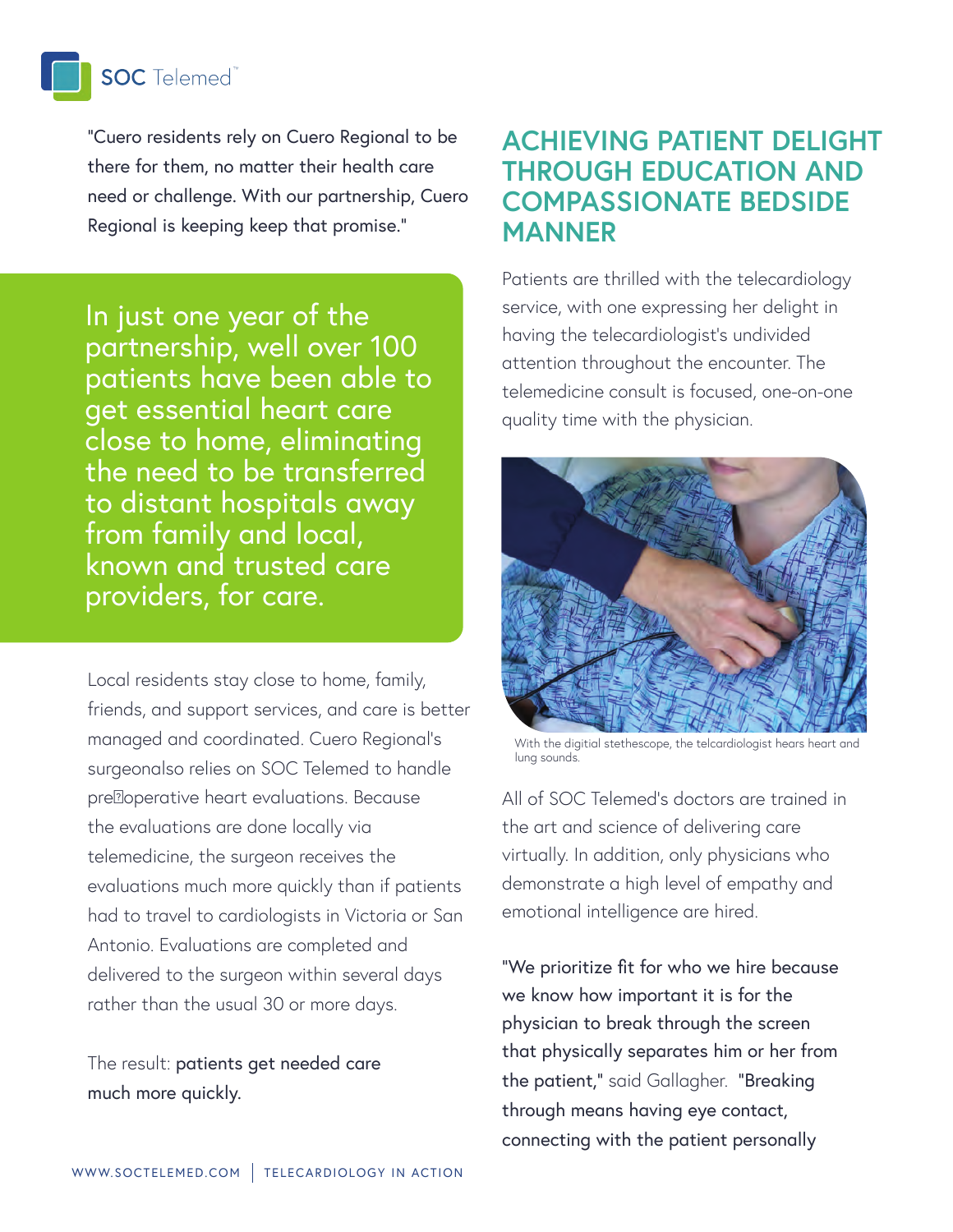

and engaging in dialogue."

For the Cuero CEO, this ability to connect with patients was immediately evident.

"The SOC Telemed cardiologists have a great rapport with our patients and nurses," said Falcone. "They are approachable and open. They make everyone feel comfortable."

Part of SOC Telemed's holistic approach to telemedicine is community education before implementation. That community includes local residents as well as on-site physicians and nurses. SOC Telemed's cardiology service line chief led the community education at Cuero. Meeting with a group of elderly residents virtually through the telemedicine platform, demonstrating the technology, including listening to residents' hearts with the digital stethoscope and addressing concerns



The SOC Telemed cart is easy to use and maneuver

Through multiple on-site meetings with nurses and physicians, Cuero's clinical professionals had the opportunity to ask questions of the SOC Telemed team, meet the cardiologists, and try out the technology.

"Buy-in from nurses and physicians is a key factor in the success and efficacy of any telemedicine service we deploy. At SOC Telemed, we prioritize getting this buy-in early in the process because we know that acceptance and embrace by on-site staff is essential for patient satisfaction and good clinical outcomes."

**Chris Gallagher, M.D.** *CEO, SOC Telemed*

The SOC Telemed model also prioritizes continuity and familiarity. There are four SOC Telemed cardiologists dedicated to Cuero Regional. Patients know they will see a familiar face when they need cardiac care.

These dedicated cardiologists also build strong, collaborative, team-based relationships with the hospital's nurses and physicians. There is a level of trust with the SOC Telemed cardiologists – trust that they will be responsive in every sense of the word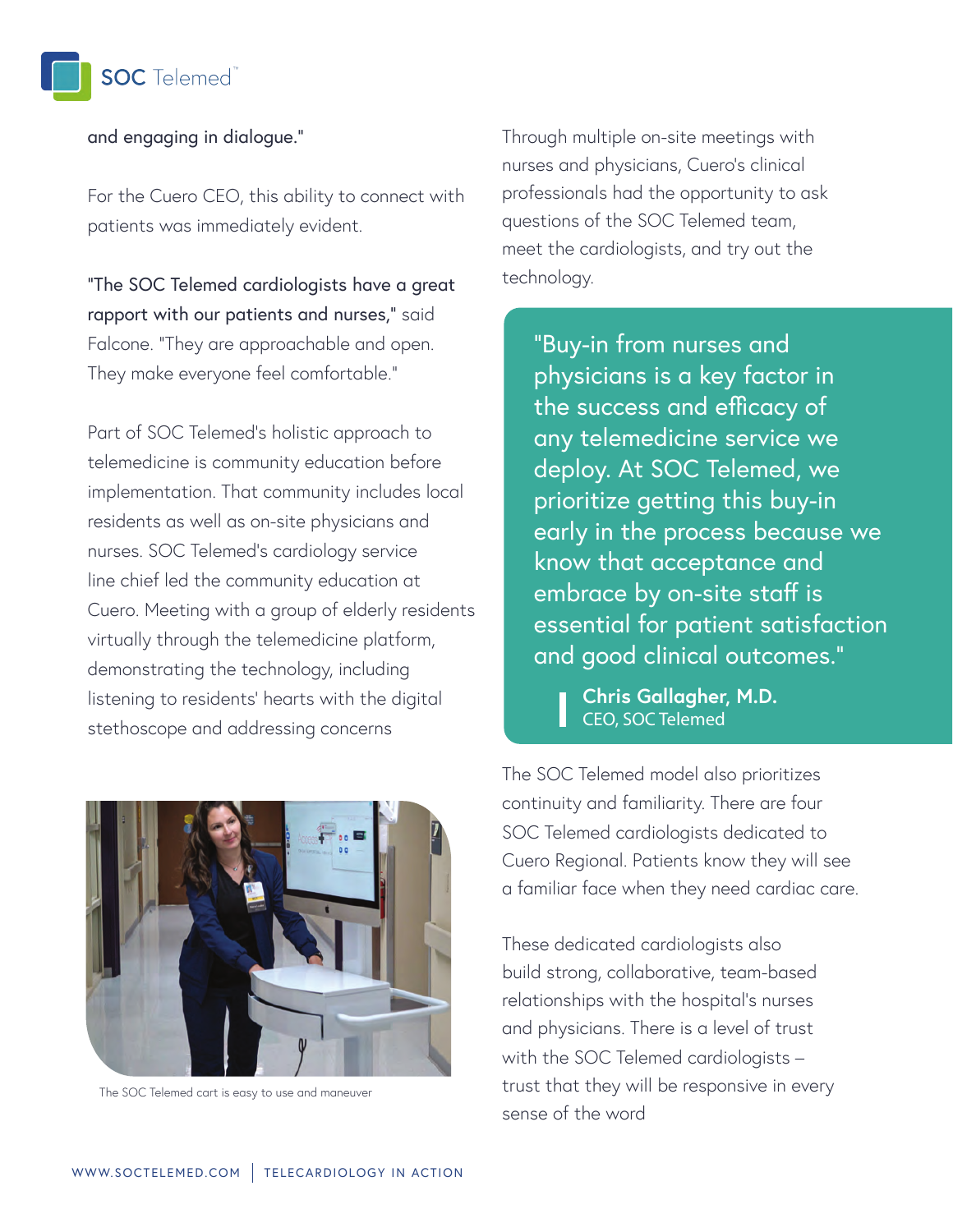#### **SOC** Telemed

Nurses know that they will respond to a request for consultation within an hour and respond to requests for information, guidance and advice with respect and professionalism. As a result, the SOC Telemed partnership has "raised our standard of care as nurses," said Jennifer Janssen, RN, BSN, ICU/PACU/Day Surgery Director, Cuero Regional.

The other component of buy-in is maintaining support from the on-site clinicians. One of the ways SOC Telemed maintains a good professional working relationship with on-site clinicians is by documenting clinical encounter data in the hospital's EHR directly. "Our physicians and nurses are extremely impressed with the level of detail and the comprehensiveness of the reports provided by the SOC Telemed telecardiologists," said Falcone.

"Our philosophy is 'if it's not in your EMR, it didn't happen," said Gallagher.

"Working in each hospital's EMR in real-time ensures that all clinical documentation is up to date, and orders are entered into the patient record. And there's no need for complicated data integration with yet another third-party software."

### **TECHNOLOGY BUILT BY PHYSICIANS FOR CLINICIANS**

Reliable technology is the third piece of the SOC Telemed equation. Designed

and built by physicians for health care professionals, the SOC Telemed technology prioritizes ease of use, high reliability, immediate resolution of any maintenance issues and second-to-none uptimes.

"We have had zero problems with the technology," said Falcone.



The SOC Telemed telecardiologist has a clear view of the patient.

From the cart to the camera, everything is *Chris Gallagher, MD, CEO, Access Physicians* designed for the patient to have the best physician-patient interaction possible.

And because SOC Telemed knows that there is zero room for down time, its US-based health IT professionals are accountable to clinicians and trained specifically for telemedicine support. They answer technical assistance calls with a clinical sense of urgency because minutes matter, and failures to remain calm, communicate clearly and follow protocol jeopardize patient outcomes. Current resolution time of requests for inbound technical support is less than 3 minutes.